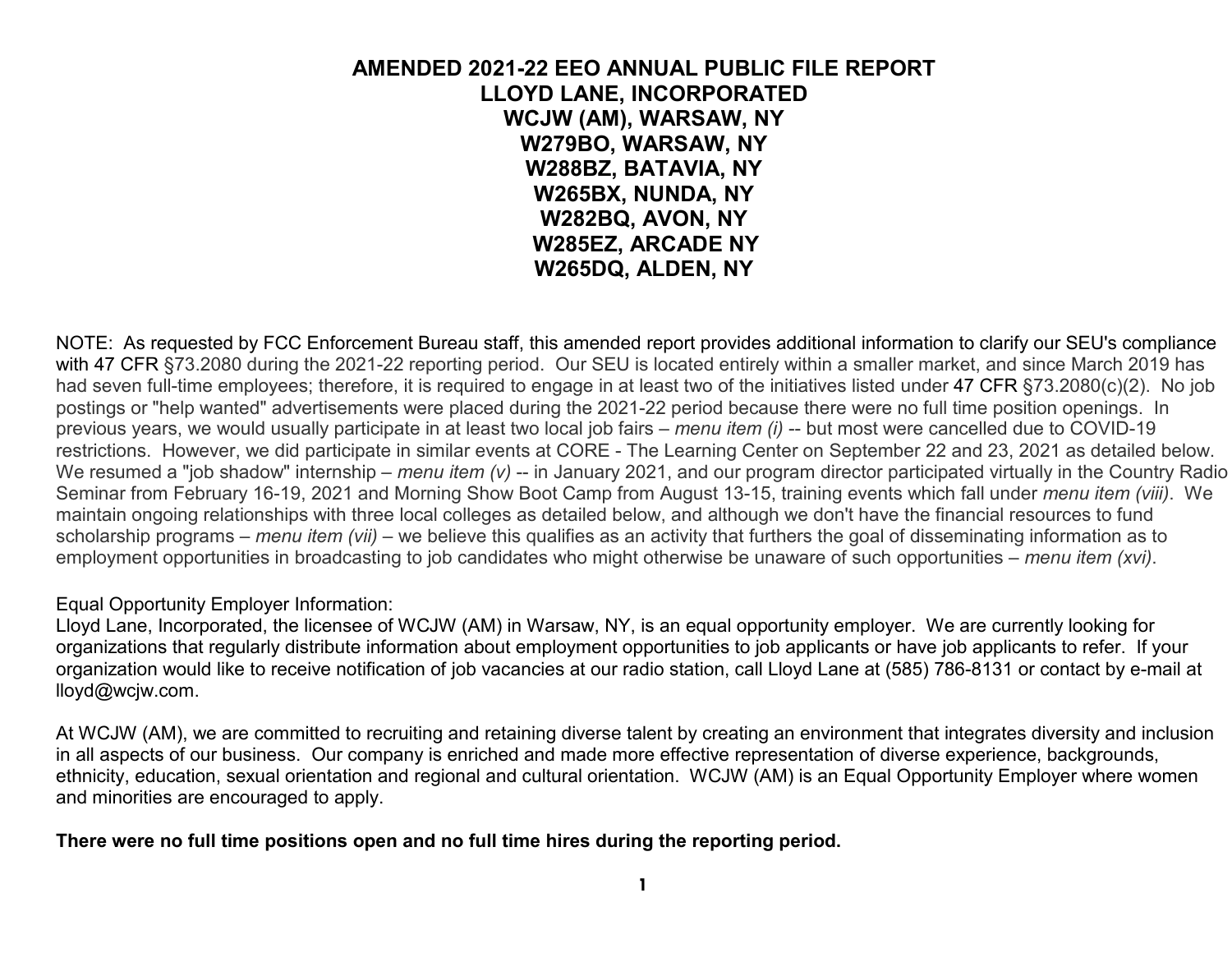**Report covers full & part time vacancy recruitment for the period of February 1, 2021 - January 31, 2022.** 

| <b>Employment Unit:</b>            | <b>Address:</b>          | <b>Contact Person:</b> |
|------------------------------------|--------------------------|------------------------|
| Lloyd Lane, Incorporated           | 3258 Merchant Road       | Lloyd B. Lane          |
|                                    | Warsaw, NY 14569         | President / GM         |
| Unit Members, Community of License | <b>Telephone Number:</b> | <b>E-mail Address:</b> |
| WCJW (AM), Warsaw, NY              | (585) 786-8131           | lloyd@wcjw.com         |
| W279BO, Warsaw, NY                 |                          |                        |
| W288BZ, Batavia, NY                |                          |                        |
| W265BX, Geneseo, NY                |                          |                        |
| W282BQ, Avon, NY                   |                          |                        |
| W285EZ, Arcade, NY                 |                          |                        |
| W265DQ, Alden, NY                  |                          |                        |

# **1. Full-Time & Part-Time Job Vacancies Filled by the Employment Unit:**

|   | <b>Title</b>                                  | <b>Source</b>                    | Recruitment   Recruitment Sources Utilized to Fill the<br><b>Full-Time Vacancy</b> |                    |                  | <b>Referral Source of Interviews</b>                                  |                           |
|---|-----------------------------------------------|----------------------------------|------------------------------------------------------------------------------------|--------------------|------------------|-----------------------------------------------------------------------|---------------------------|
|   |                                               | <b>Referring</b><br><b>Hired</b> | <b>Outreach</b><br>Organization                                                    | <b>Advertising</b> | <b>Job Fairs</b> | <b>Source</b>                                                         | # of<br><b>Interviews</b> |
| A | <b>Board</b><br>Operator<br>(PT)<br>7/31/2021 | 3 and 9                          |                                                                                    |                    |                  | (Referred by WCJW<br>employee Kelli<br>Carson, who teaches<br>at GCC) |                           |

| Total # of interviews for full and part time job vacancies during the reporting period: |  |
|-----------------------------------------------------------------------------------------|--|
|-----------------------------------------------------------------------------------------|--|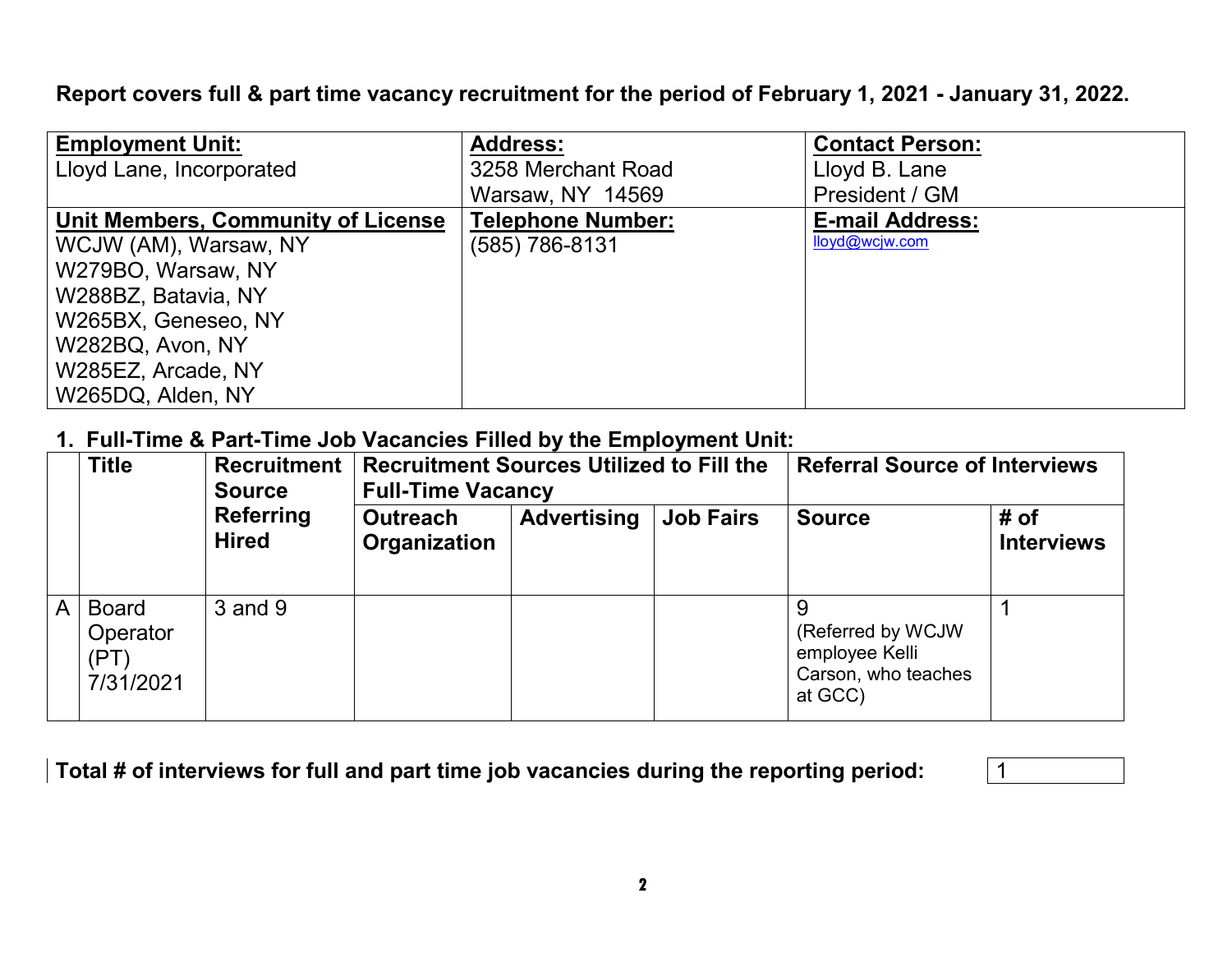# **2. Recruitment Sources**

### **OUTREACH ORGANIZATIONS**

| $\pmb{\#}$     | <b>Organizations</b>                      | <b>Contact</b>                                                                                                                 | # of referrals |
|----------------|-------------------------------------------|--------------------------------------------------------------------------------------------------------------------------------|----------------|
| 1              | <b>SUNY Brockport - ongoing</b>           | <b>SUNY Brockport</b><br>Warren Kozireski<br>Faculty advisor WBSU-FM<br>(585) 395-5626                                         | 0              |
| $\overline{2}$ | <b>SUNY Geneseo - ongoing</b>             | <b>Michael Saffron</b><br><b>WGSU-FM SUNY Geneseo</b><br><b>Blake B #204</b><br>Geneseo, NY 14454<br>(585) 245-6009            | $\overline{0}$ |
| 3              | Genesee Community College (GCC) - ongoing | Genesee Comm. College<br><b>Dept of Communications</b><br><b>Career Services Center</b><br>Attn: Jamie Edwards<br>585-345-6810 | 1              |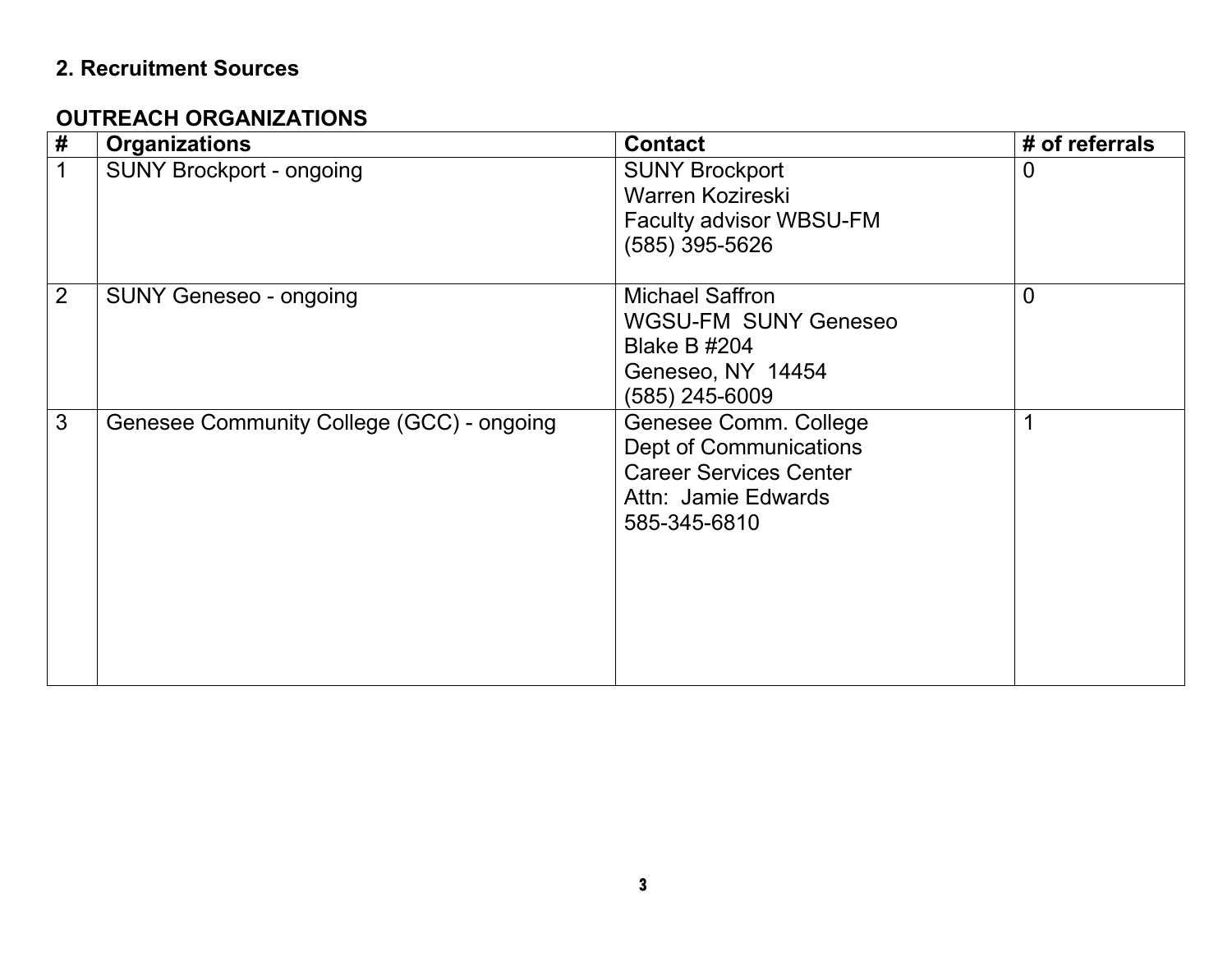# **COMPANY POSTINGS**

| $\overline{4}$ | Lloyd Lane | Employee<br>Awareness | Current full & part-time employees are made aware of<br>openings. Referrals are encouraged. Current employees<br>expressing interest in new positions are considered for<br>openings. |          |
|----------------|------------|-----------------------|---------------------------------------------------------------------------------------------------------------------------------------------------------------------------------------|----------|
| 5              | Lloyd Lane | www.wcjw.com          | WCJW website   Full & part-time opportunities are listed on the station website.<br>(when appropriate)                                                                                | $\bm{0}$ |
| 6              | <b>EEO</b> | Email &               | Sales staff email signatures include a statement of station EEO   0                                                                                                                   |          |
|                |            |                       |                                                                                                                                                                                       |          |
|                | Statement  | <b>Broadcast</b>      | policy                                                                                                                                                                                |          |
|                |            | <b>Order Notices</b>  |                                                                                                                                                                                       |          |

# **ADVERTISING**

| $\overline{\phantom{a}}$ | WC<br>. ∨Wٽ<br>Commercials<br>≺adıc | l Announcements<br>$\sim$ mercial $\sim$<br>Alr<br><b>Commerc</b><br>ノロー |  |
|--------------------------|-------------------------------------|--------------------------------------------------------------------------|--|
| 8                        | All<br>.com<br>ים ב<br>¬v           | W.<br><b>bsite</b><br>listing<br><b>'ODS</b><br>v                        |  |

### **OTHER SOURCES**

|    | Referral<br>Employee                                   |   |
|----|--------------------------------------------------------|---|
| 10 | <b>Client Referral</b>                                 |   |
|    | Self-Referral<br>(unsolicited)<br>received)<br>resumes | ັ |

# **3. Supplemental Recruitment Initiatives:**

| #  | <b>Initiatives</b>                     | <b>Date</b> | <b>Description</b>                               | # of referrals |
|----|----------------------------------------|-------------|--------------------------------------------------|----------------|
| 12 | Student<br>Internships                 |             | None in this period due to COVID-19 restrictions |                |
|    | 13   WCJW Studio<br><b>Group Tours</b> |             | None in this period due to COVID-19 restrictions |                |